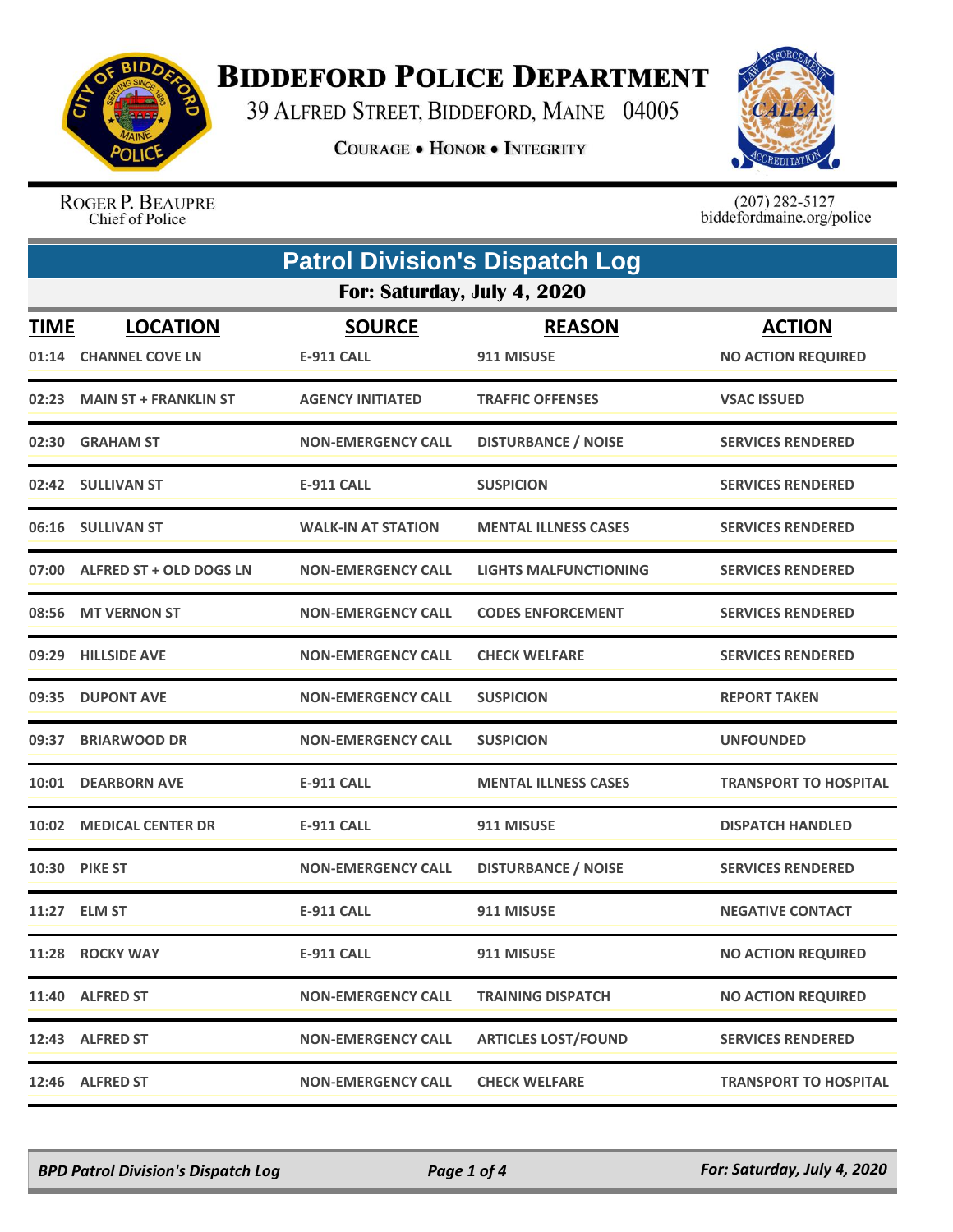| <b>TIME</b> | <b>LOCATION</b>                 | <b>SOURCE</b>                                    | <b>REASON</b>                                                  | <b>ACTION</b>                |
|-------------|---------------------------------|--------------------------------------------------|----------------------------------------------------------------|------------------------------|
|             | 13:32 ELM ST                    | <b>NON-EMERGENCY CALL</b>                        | <b>SHOPLIFTING</b>                                             | <b>REPORT TAKEN</b>          |
|             | 13:38 JEFFERSON ST              | <b>NON-EMERGENCY CALL</b>                        | <b>CHECK WELFARE</b>                                           | <b>SERVICES RENDERED</b>     |
|             | 14:31 WEST ST                   | <b>NON-EMERGENCY CALL</b>                        | <b>NOISE COMPLAINT</b>                                         | <b>SERVICES RENDERED</b>     |
|             | <b>15:02 WINTER GARDEN</b>      | <b>NON-EMERGENCY CALL</b>                        | <b>CHECK WELFARE</b>                                           | <b>SERVICES RENDERED</b>     |
|             | 15:18 CLEAVES ST                | <b>E-911 CALL</b>                                | <b>DOMESTIC COMPLAINTS</b>                                     | <b>REPORT TAKEN</b>          |
|             | 16:06 CLEAVES ST                | <b>AGENCY INITIATED</b>                          | <b>FIREWORKS COMPLAINT</b>                                     | <b>SERVICES RENDERED</b>     |
|             | 16:13 CLEAVES ST                | <b>NON-EMERGENCY CALL</b>                        | <b>THEFT</b>                                                   | <b>SERVICES RENDERED</b>     |
|             | 17:27 WEST ST                   | <b>NON-EMERGENCY CALL</b>                        | <b>SUSPICION</b>                                               | <b>SERVICES RENDERED</b>     |
|             | 17:54 PEARL ST                  | <b>E-911 CALL</b>                                | 911 MISUSE                                                     | <b>SERVICES RENDERED</b>     |
|             | 18:03 BOULDER WAY               | <b>NON-EMERGENCY CALL</b>                        | <b>SHOPLIFTING</b>                                             | <b>CITATION ISSUED</b>       |
|             |                                 |                                                  | OFFENDER: ELISHA MUEHLHAUSEN  AGE: 40  RESIDENT OF: HOLLIS, ME |                              |
|             |                                 | CHARGE: THEFT BY UNAUTHORIZED TAKING OR TRANSFER |                                                                |                              |
|             | 18:21 PEARL ST                  | <b>E-911 CALL</b>                                | 911 MISUSE                                                     | <b>NO ACTION REQUIRED</b>    |
|             | 18:25 OCEAN VIEW DR             | <b>NON-EMERGENCY CALL</b>                        | <b>HARASSMENT</b>                                              | <b>CIVIL COMPLAINT</b>       |
|             | 18:29 ALFRED ST                 | <b>AGENCY INITIATED</b>                          | <b>TRAFFIC OFFENSES</b>                                        | <b>WARNING ISSUED</b>        |
|             | 19:04 PLYMOUTH DR               | <b>E-911 CALL</b>                                | <b>FIREWORKS COMPLAINT</b>                                     | <b>NEGATIVE CONTACT</b>      |
|             | 19:49 ELM ST                    | <b>E-911 CALL</b>                                | <b>CRIMINAL MISCHIEF</b>                                       | <b>SERVICES RENDERED</b>     |
| 20:19       | <b>DUPONT AVE</b>               | <b>E-911 CALL</b>                                | <b>DISTURBANCE / NOISE</b>                                     | <b>SERVICES RENDERED</b>     |
|             | 20:30 CLEAVES ST + LAFAYETTE ST | <b>NON-EMERGENCY CALL</b>                        | <b>FIREWORKS COMPLAINT</b>                                     | <b>SERVICES RENDERED</b>     |
|             | 20:51 WESTMORE AVE              | <b>NON-EMERGENCY CALL</b>                        | <b>FIREWORKS COMPLAINT</b>                                     | <b>SERVICES RENDERED</b>     |
|             | 20:51 WESTMORE AVE              | <b>NON-EMERGENCY CALL</b>                        | <b>FIREWORKS COMPLAINT</b>                                     | <b>NO ACTION REQUIRED</b>    |
|             | 20:54 ELM ST                    | <b>NON-EMERGENCY CALL</b>                        | <b>INFORMATION</b>                                             | <b>SERVICES RENDERED</b>     |
|             | 20:54 CUTTS ST + ELM ST         | <b>E-911 CALL</b>                                | <b>ASSAULT</b>                                                 | <b>TRANSPORT TO HOSPITAL</b> |
|             | 20:57 QUIMBY ST                 | <b>NON-EMERGENCY CALL</b>                        | <b>FIREWORKS COMPLAINT</b>                                     | <b>NEGATIVE CONTACT</b>      |
|             | 21:03 ELM ST                    | <b>NON-EMERGENCY CALL</b>                        | <b>FIREWORKS COMPLAINT</b>                                     | <b>NEGATIVE CONTACT</b>      |
|             | 21:04 BACON ST + SULLIVAN ST    | <b>NON-EMERGENCY CALL</b>                        | <b>FIREWORKS COMPLAINT</b>                                     | <b>NEGATIVE CONTACT</b>      |

*BPD Patrol Division's Dispatch Log Page 2 of 4 For: Saturday, July 4, 2020*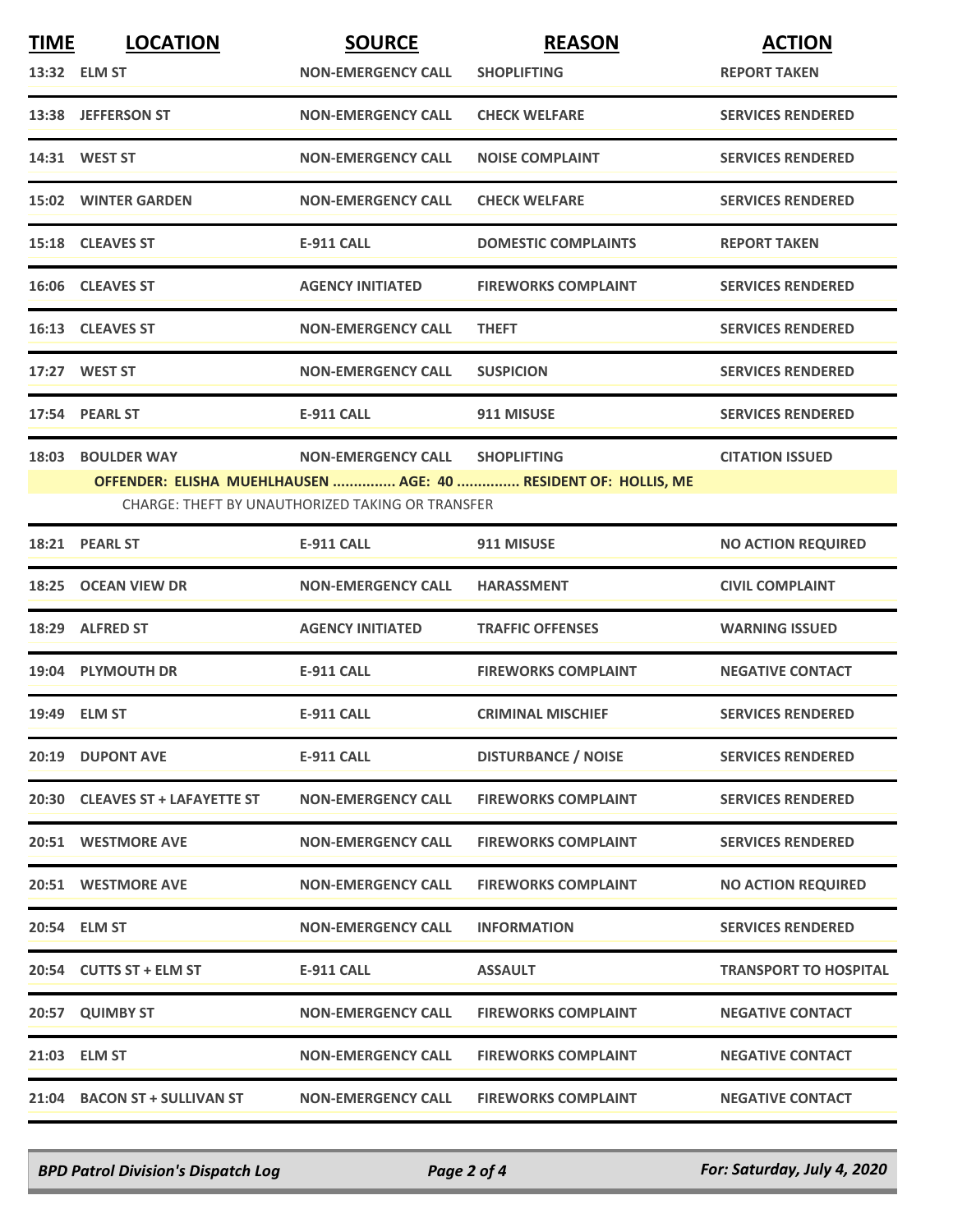| <b>TIME</b> | <b>LOCATION</b>                 | <b>SOURCE</b>             | <b>REASON</b>              | <b>ACTION</b>                |
|-------------|---------------------------------|---------------------------|----------------------------|------------------------------|
|             | 21:10 LAFAYETTE ST + CLEAVES ST | <b>NON-EMERGENCY CALL</b> | <b>FIREWORKS COMPLAINT</b> | <b>SERVICES RENDERED</b>     |
|             | 21:11 GOVE ST                   | <b>NON-EMERGENCY CALL</b> | <b>FIREWORKS COMPLAINT</b> | <b>GONE ON ARRIVAL</b>       |
|             | <b>21:12 HILL ST</b>            | <b>NON-EMERGENCY CALL</b> | <b>FIREWORKS COMPLAINT</b> | <b>NEGATIVE CONTACT</b>      |
|             | 21:14 PLEASANT AVE              | <b>NON-EMERGENCY CALL</b> | <b>FIREWORKS COMPLAINT</b> | <b>NEGATIVE CONTACT</b>      |
|             | 21:16 ORCHARD ST                | <b>NON-EMERGENCY CALL</b> | <b>FIREWORKS COMPLAINT</b> | <b>NEGATIVE CONTACT</b>      |
|             | 21:17 HILL ST                   | <b>NON-EMERGENCY CALL</b> | <b>FIREWORKS COMPLAINT</b> | <b>NEGATIVE CONTACT</b>      |
|             | 21:18 CENTER ST                 | <b>NON-EMERGENCY CALL</b> | <b>FIREWORKS COMPLAINT</b> | <b>NEGATIVE CONTACT</b>      |
| 21:20       | <b>PROSPECT ST</b>              | <b>E-911 CALL</b>         | <b>DISTURBANCE / NOISE</b> | <b>SERVICES RENDERED</b>     |
| 21:27       | <b>ELM ST + CENTER ST</b>       | <b>AGENCY INITIATED</b>   | <b>FIREWORKS COMPLAINT</b> | <b>SERVICES RENDERED</b>     |
| 21:27       | <b>OAKWOOD CIR</b>              | <b>E-911 CALL</b>         | 911 MISUSE                 | <b>NO ACTION REQUIRED</b>    |
|             | 21:29 SHELTRA AVE               | <b>NON-EMERGENCY CALL</b> | <b>FIREWORKS COMPLAINT</b> | <b>NEGATIVE CONTACT</b>      |
| 21:29       | <b>LIBERTY AVE</b>              | <b>NON-EMERGENCY CALL</b> | <b>FIREWORKS COMPLAINT</b> | <b>NEGATIVE CONTACT</b>      |
| 21:31       | <b>LAFAYETTE ST</b>             | <b>RADIO</b>              | <b>FIREWORKS COMPLAINT</b> | <b>SERVICES RENDERED</b>     |
|             | 21:32 MASON ST                  | <b>NON-EMERGENCY CALL</b> | <b>FIREWORKS COMPLAINT</b> | <b>SERVICES RENDERED</b>     |
|             | 21:33 CLEAVES ST                | <b>AGENCY INITIATED</b>   | <b>FIREWORKS COMPLAINT</b> | <b>SERVICES RENDERED</b>     |
|             | 21:37 WESTMORE AVE              | <b>NON-EMERGENCY CALL</b> | <b>FIREWORKS COMPLAINT</b> | <b>NEGATIVE CONTACT</b>      |
|             | 21:38 PROSPECT ST               | <b>AGENCY INITIATED</b>   | <b>FIREWORKS COMPLAINT</b> | <b>NEGATIVE CONTACT</b>      |
|             | 21:38 MAY ST                    | <b>NON-EMERGENCY CALL</b> | <b>FIREWORKS COMPLAINT</b> | <b>NEGATIVE CONTACT</b>      |
|             | 21:39 WESTFIELD ST              | <b>NON-EMERGENCY CALL</b> | <b>FIREWORKS COMPLAINT</b> | <b>UNFOUNDED</b>             |
|             | 21:40 WILLETT ST                | <b>AGENCY INITIATED</b>   | <b>FIREWORKS COMPLAINT</b> | <b>SERVICES RENDERED</b>     |
|             | 21:41 CENTER ST                 | <b>NON-EMERGENCY CALL</b> | <b>FIREWORKS COMPLAINT</b> | <b>NEGATIVE CONTACT</b>      |
|             | 21:44 ALFRED ST                 | <b>NON-EMERGENCY CALL</b> | <b>DOMESTIC COMPLAINTS</b> | <b>REFERRED OTHER AGENCY</b> |
|             | 21:56 CENTER ST                 | <b>NON-EMERGENCY CALL</b> | <b>FIREWORKS COMPLAINT</b> | <b>UNFOUNDED</b>             |
|             | 21:57 WESTMORE AVE              | <b>NON-EMERGENCY CALL</b> | <b>FIREWORKS COMPLAINT</b> | <b>NEGATIVE CONTACT</b>      |
|             | 22:32 OAK ST                    | <b>NON-EMERGENCY CALL</b> | <b>FIREWORKS COMPLAINT</b> | <b>SERVICES RENDERED</b>     |

*BPD Patrol Division's Dispatch Log Page 3 of 4 For: Saturday, July 4, 2020*